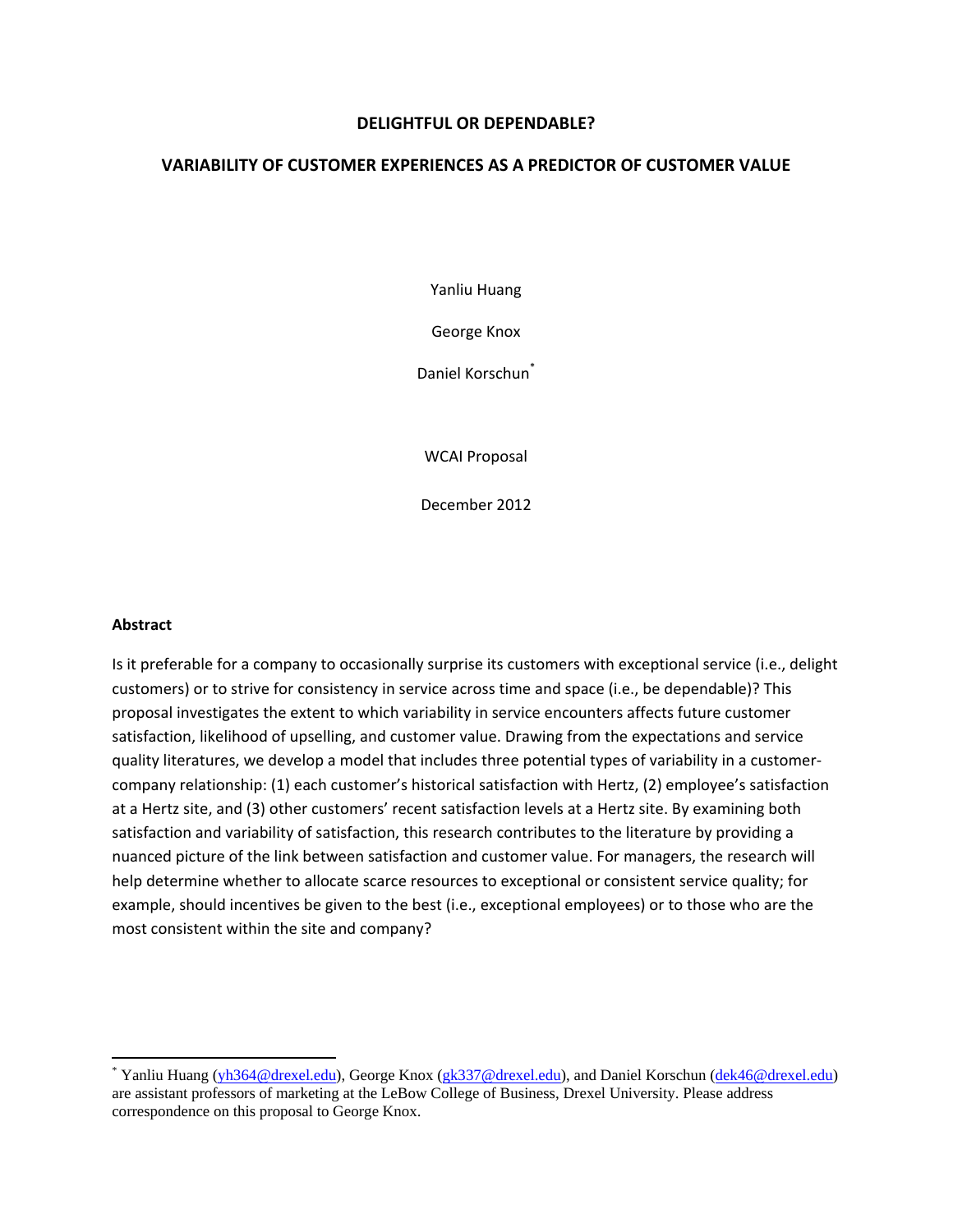#### **DELIGHTFUL OR DEPENDABLE?**

#### **VARIABILITY OF CUSTOMER EXPERIENCES AS A PREDICTOR OF CUSTOMER VALUE**

#### **Introduction**

The current mantra at many companies is to "delight" customers by surprising them with a great experience. Such a view would predict that punctuating a series of experiences with a few exceptional encounters will lead customers to deepen their relationship with the company. This will occur because the delightful experience will make service quality more salient and greatly exceed prior expectations (Rust and Oliver 2000). In contrast, some brand management theorists (Barwise and Meehan 2010) point to the importance of reliably delivering on a brand's promises to customers. They predict that a company that achieves such consistency is best positioned to have customers deepen the customer‐ company relationship.

This research asks whether it is preferable – from Hertz' perspective – for customers to have a few **exceptional experiences (i.e., delight) or to have more predictable experiences with the brand (i.e., dependability).** As a result, it provides a nuanced picture of the link between satisfaction and customer value. The project will also provide guidance to Hertz managers on whether it is better to concentrate on delightful experiences (by say, rewarding employees that provide truly exceptional service) or consistent service quality (by say, concentrating on poorly performing employees and making sure that highly motivated employees act consistently with the brand).

In the following sections, we explain the logic behind our theoretical model and provide an overview of our method for testing the model.

#### **Detailed Project Proposal**

The post-encounter satisfaction of a customer is often explained by citing factors such as the quality of service delivered, the quality of service at one site versus another, or the overall friendliness of employees. As a result, many companies strive to enhance customer satisfaction and customer value by improving the average level of service and the average level of employee satisfaction at each site.

But advances in service theory suggest that there may be more to the story. Research on customer expectations points out that satisfaction is constructed when customers compare current service quality with that which was expected based on prior experiences (Boulding et al. 1993; Parasuraman et al. 1994). When current service quality exceeds expectations, expectations are said to be confirmed, but when current service falls short, expectations are said to be disconfirmed. This dynamic view reveals that variability is likely to lead a customer to reassess the relationship because variability is somewhat destabilizing for expectations.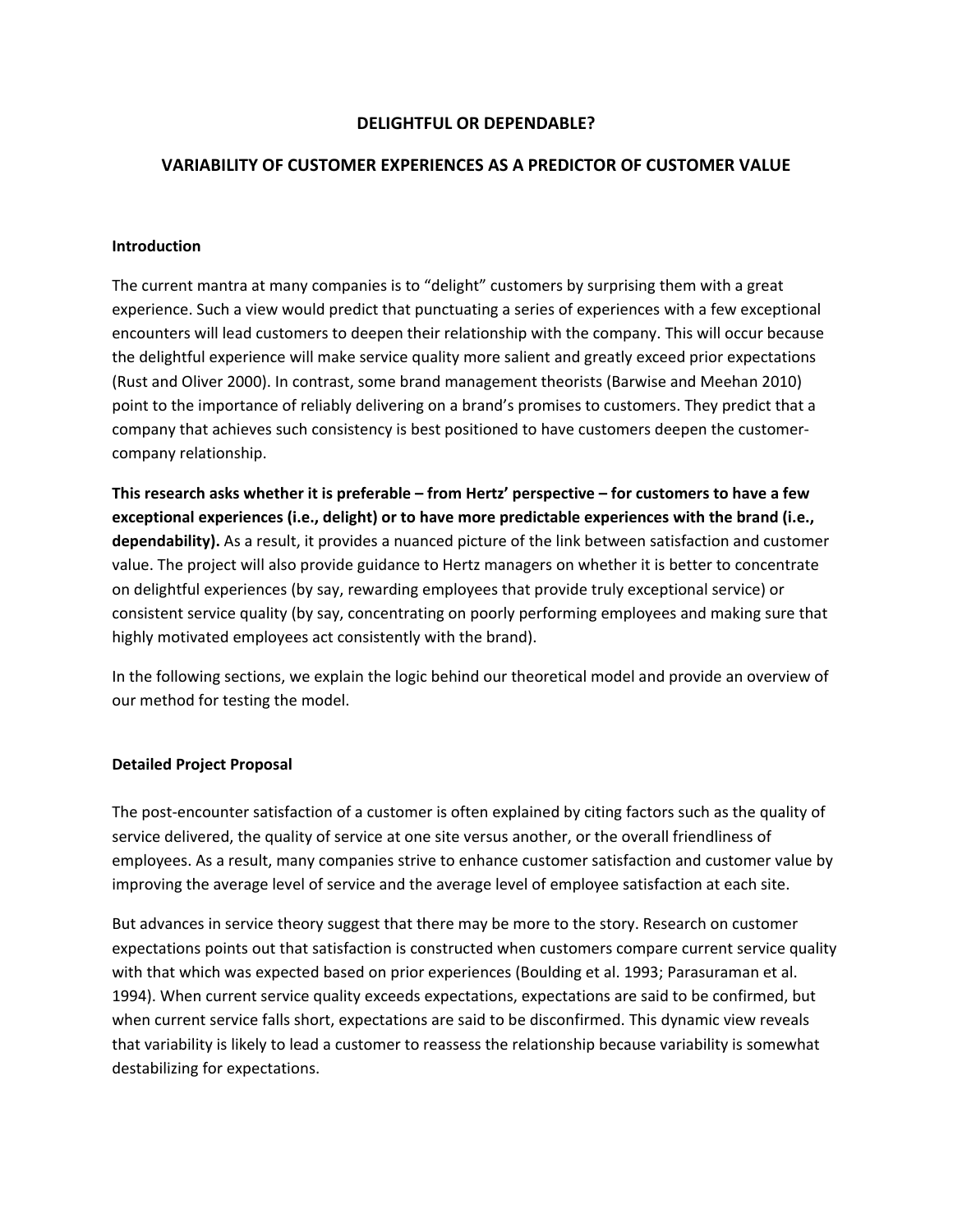There are at least three types of variability that can influence satisfaction and customer value. Time variability refers to how varied a single customer's encounters with the company have been over a period of time. Employee variability involves variability stemming from the fact that customers can interact with multiple employees in a single encounter with the company. Site variability involves how consistently customers are satisfied at the site.

We now explain each of these types of variability in more depth, providing the theoretical link between variability and customer satisfaction and customer value in each case.

#### *Time variability*

Some customers may have very consistent experiences over time, while others may have greater variability, with some positive and some negative experiences. For example, two customers may have a series of encounters that on average are indistinguishable, yet one has had very consistent encounters, while the other has had a series of either very positive or very negative encounters. We ask to what extent the variability of prior experiences affects customer satisfaction and customer value in subsequent periods.

Our expectation is that customer satisfaction and customer value will decrease as variability in prior customer experiences increases. This will occur because, as noted above, prior experiences that differ from each other and from the current experience will lead the customer to continually reassess the customer‐company relationship. Such reassessments may encourage the customer to consider alternative offerings at each encounter. As a result, we expect a higher defection rate as variability increases. This prediction is also consistent with decision theory, which holds that customers make purchase decisions based on the extent to which those decisions will reduce uncertainty (e.g., Rust, Inman, Jia and Zahorik 1999).

#### *Employee variability*

The internal marketing literature has for decades studied the link between employee satisfaction and customer satisfaction (George 1990; Grönroos 1981). The evidence tends to support a positive and casual link whereby satisfied employees are more likely to deliver excellent service to customers and create high customer satisfaction. However, most of this research examines the effect of average employee satisfaction on customer satisfaction.

In practice, employee satisfaction may vary substantially even within a single worksite, and a single customer may interact with multiple employees in a single transaction. We predict that all other things equal, increases in variability in employee satisfaction will harm customer satisfaction and customer value. This will occur for at least two reasons. First, a customer that encounters two employees with very different levels of satisfaction may receive different service quality. This variability in service will make the transaction less certain and therefore, more risky to the customer. Second, highly satisfied and dissatisfied workers may be less likely to cooperate with one another because their goals may differ substantially. This will create a relatively negative service climate or employees' shared perceptions of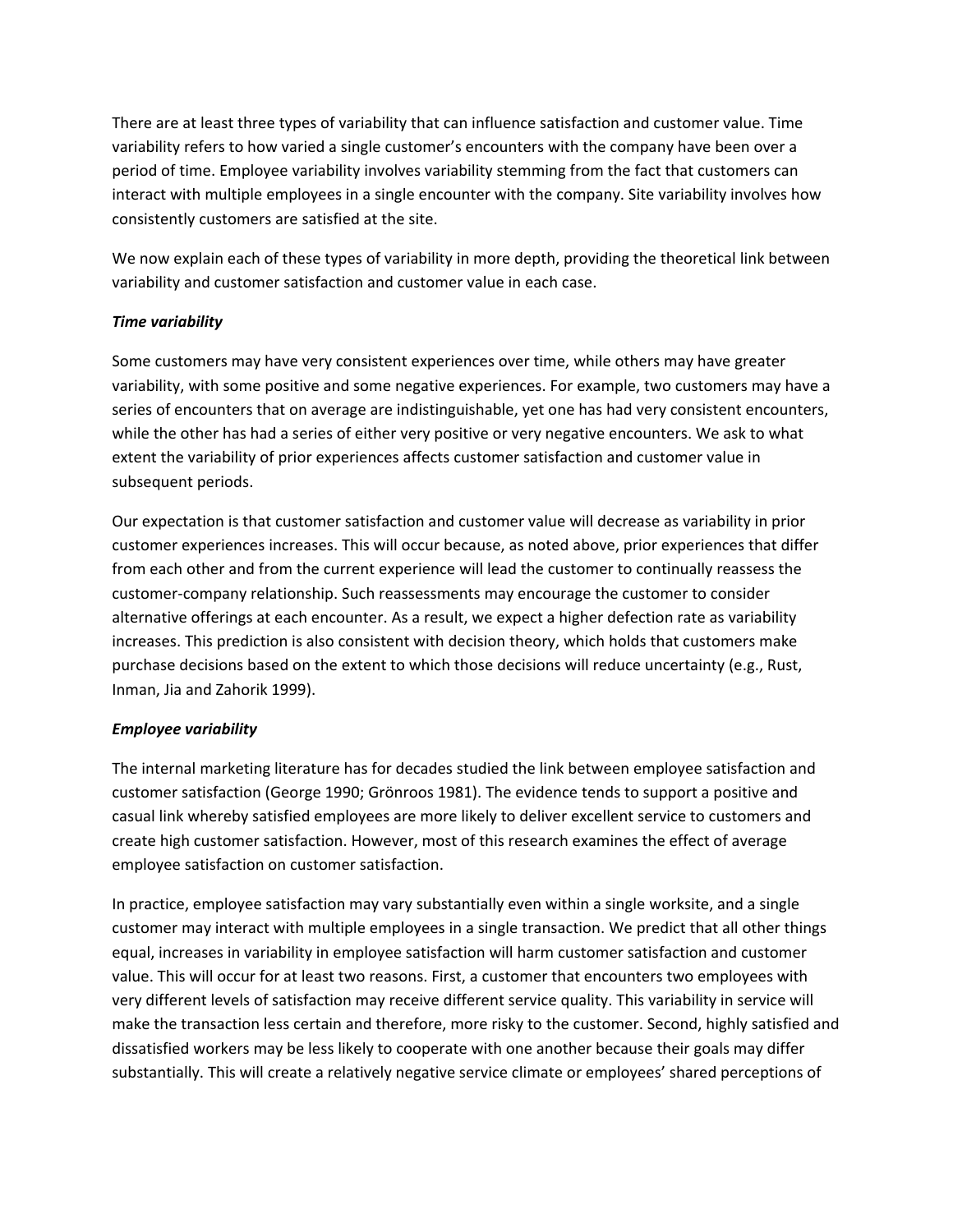the practices, which, in turn, will lead to decreased customer satisfaction (e.g., Salanova, Agut, and Peiro 2005).

#### *Site variability*

We finally propose that a site with more varied customer satisfaction will create lower customer values than a site with more consistent customer satisfaction, although the two sites might have similar average customer satisfaction. This is because with service variability, those dissatisfied customers are more likely to engage in word of mouth, which, in turn, will result in lowered profitability (Anderson 1998). Furthermore, mixed customer experience might reflect varied employee satisfaction levels, which, as discussed earlier, also influence customer values negatively.

> ‐‐‐‐‐‐‐‐‐‐‐‐‐‐‐‐‐‐‐‐‐‐‐‐‐‐‐‐‐‐‐‐‐‐‐‐‐‐‐‐‐‐‐‐‐‐‐‐‐‐‐‐ Insert Figure 1 About Here

‐‐‐‐‐‐‐‐‐‐‐‐‐‐‐‐‐‐‐‐‐‐‐‐‐‐‐‐‐‐‐‐‐‐‐‐‐‐‐‐‐‐‐‐‐‐‐‐‐‐‐‐‐‐

#### **Model Sketch**

We plan to answer this question by examining the effects of both average satisfaction as well as uncertainty in satisfaction levels on future customer satisfaction, customer upselling, and customer value. The unique data set allows us to measure both average satisfaction levels and variance in satisfaction using three difference sources: (1) each customer's historical satisfaction with Hertz, (2) other customers' recent satisfaction levels with the same site, and (3) employee's satisfaction with Hertz at the chosen site. Figure 1 summarizes our proposed model.

We focus on predicting future transactions and customer satisfaction for the Hertz loyalty card members (for which there exist longitudinal data). The setting is non‐contractual: at some point in time that is unobserved by the firm, customers may become inactive. Hence, the attrition process is latent and must be inferred from prior activity (Kumar and Reinartz 2006). The intuition is that a lapse in transactions may be due either to an active but infrequent customer, or a customer who has irreversibly defected. We start with a discrete time latent attrition model (e.g., Fader, Hardie and Shang 2010) that probabilistically characterizes customers as either active or inactive and extend it in two ways.

First, we specify the time‐varying transition probability that customer *i* remains active after month *t* (*pit*) as a function of the independent variables of interest – the average and variance of previously experienced satisfaction levels of customer *i*, the average and variance of employee satisfaction levels at the site most recently visited by customer *i*, and the average and variance of satisfaction levels at the site reported by customers other than *i*.

$$
p_{ii} = f\left(AvgSAT_{ii}, VarSAT_{ii}, AvgESAT_{is[i]}, VarESAT_{is[i]}, AvgCSAT_{is[i]}, VarCSAT_{is[i]}\right)
$$

We may specify some of these independent variables as stock variables to account for the stronger weight placed on more recent experiences (e.g., Bolton 1998). Furthermore, we may specify that responses differ by valence or levels, to accommodate asymmetric effects for positive vs. negative satisfaction shocks, or possible "zones of indifference" (e.g., Oliver 1997). To incorporate unobserved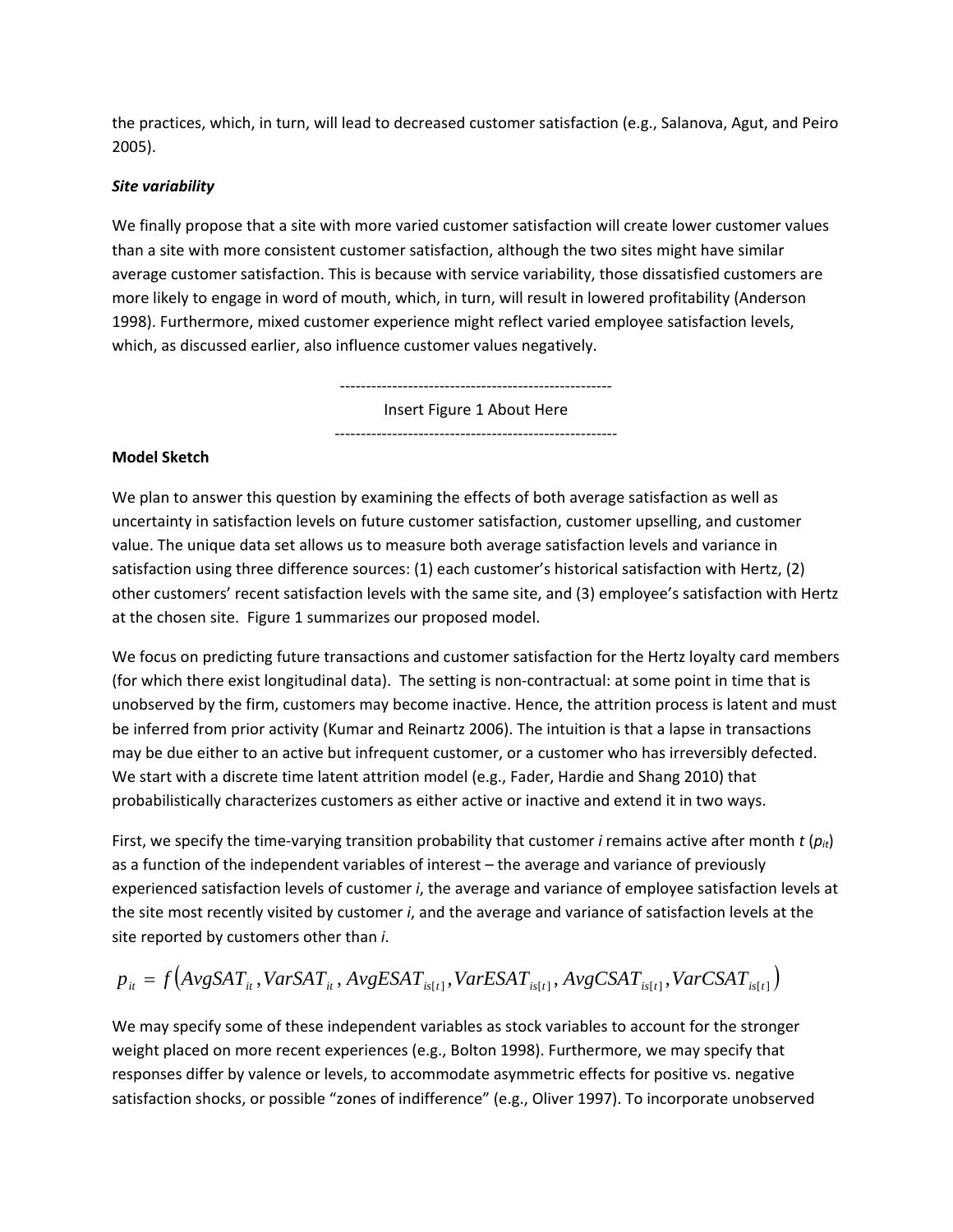heterogeneity in the response of remaining active to these variables we intend to use latent classes or a hierarchical Bayes procedure.

Secondly, for active customers, we model several events related to the "standard" probability of conducting a transaction. Conditional on a customer making a transaction, we can model the transaction amount, whether there was any "upselling" (defined in the presentation), whether the customer decided to give a satisfaction score, and, conditional on providing the score, the score itself. It is desirable to allow these decisions to be related; for example upselling may be associated with lower satisfaction ratings, or, not providing a satisfaction response. We intend to link all these decisions is using a Gaussian copula approach (Danaher and Smith 2011), which links the marginal distributions.

#### **References:**

Anderson, Eugene W. (1998), "Customer Satisfaction and Word of Mouth," *Journal of Service Research*, 1 (August), 5‐17.

Barwise, Patrick and Sean Meehan (2010), "The One Thing You Must Get Right When Building a Brand," *Harvard Business Review*, 88 (12), 80‐84.

Boulding, William, Ajay Kalra, Richard Staelin, and Valarie A. Zeithaml (1993), "A Dynamic Process Model of Service Quality: From Expectations to Behavioral Intentions," *Journal of Marketing Research*, 30, 7‐27.

Bolton R. N., Lemon K. N. & Bramlett M. D. (2006), "The Effect of Service Experiences over Time on a Supplier's Retention of Business Customers", *Management Science*, 52 (December), 1811‐1823.

Danaher, Peter J. and Michael S. Smith (2011), "Modeling Multivariate Distributions Using Copulas: Applications in Marketing," *Marketing Science*, 30 (1), 4‐21.

Fader, Peter S., Bruce G.S. Hardie and Jen Shang (2010), "Customer‐Base Analysis in a Discrete‐Time Noncontractual Setting," *Marketing Science*, 29 (6), 1086‐1108.

George, William R. (1990), "Internal Marketing and Organizational Behavior: A Partnership in Developing Customer‐Conscious Employees at Every Level," *Journal of Business Research*, 20 (1), 63‐70.

Grönroos, C. (1981), "Internal Marketing–an Integral Part of Marketing Theory," in *Marketing of Services, American Marketing Association, Chicago, IL*, J.H. Donnelly and W.E. George, eds.

Kumar, V. and Werner J. Reinartz, Customer Relationship Management: A Database Approach. John Wiley and Sons, New York.

Parasuraman, A., Valarie A. Zeithaml, and Leonard L. Berry (1994), "Reassessment of Expectations as a Comparison Standard in Measuring Service Quality: Implications for Further Research," *Journal of Marketing*, 58 (1), 111‐24.

Rust, Roland T. and Richard L. Oliver (2000), "Should We Delight the Customer?" *Journal of the Academy of Marketing Science*, 28 (1), 86–94.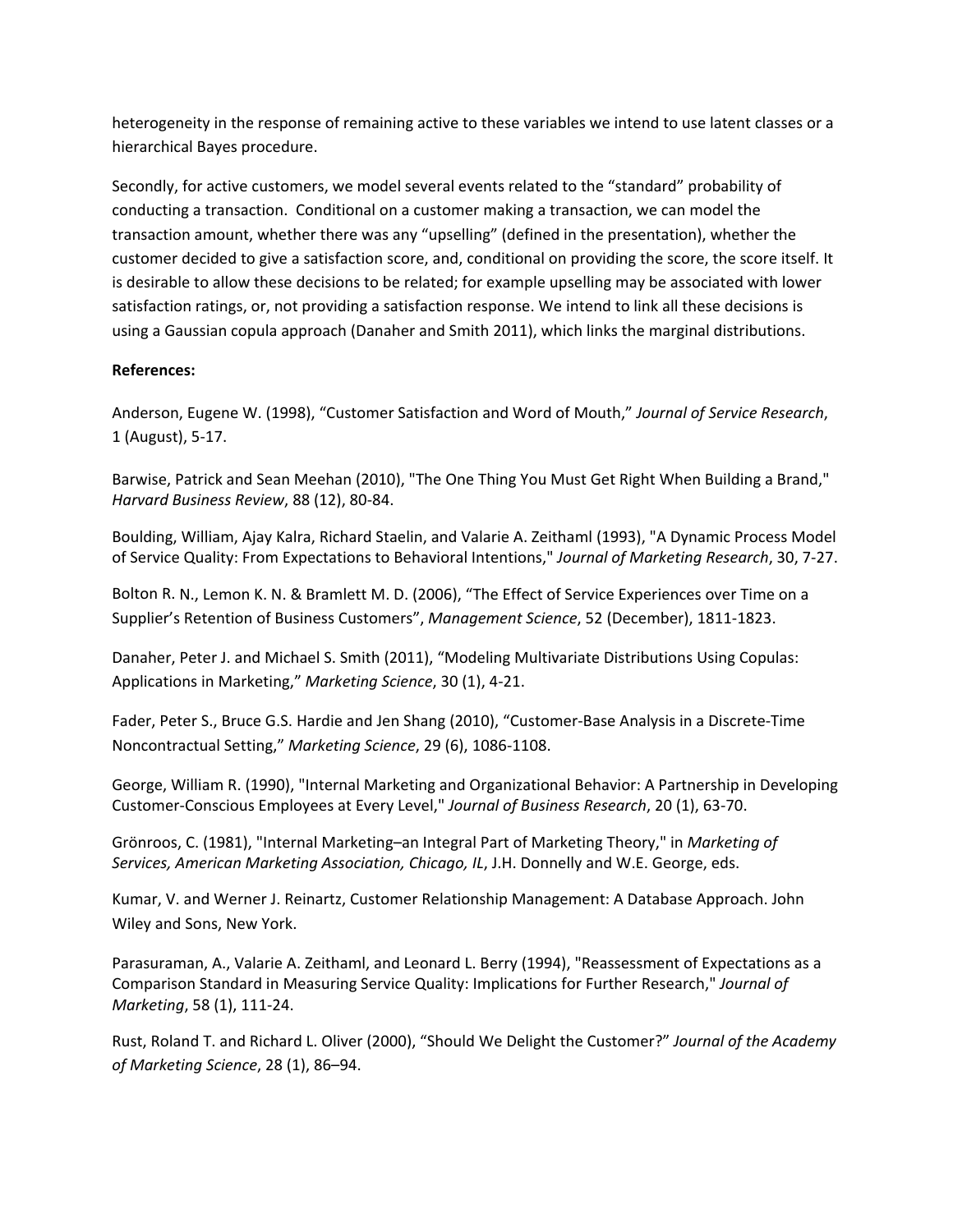Rust, R. T., J. J. Inman, J. Jia and A. Zahorik (1999), "What You Don't Know About Customer‐Perceived Quality: The Role of Customer Expectation Distributions." *Marketing Science*, 18 (1): 77‐92.

Salanova, Marisa, Sonia Agut, and José María Peiró (2005), "Linking Organizational Resources and Work Engagement to Employee Performance and Customer Loyalty: The Mediation of Service Climate," *Journal of Applied Psychology*, 90(6), 1217‐1267.

### **Biographies**

Yanliu Huang is Assistant Professor of Marketing at LeBow College of Business, Drexel University. Her research interests focus on consumer decision making including in‐store shopper marketing, consumer planning/learning/memory, and health marketing. She will bring to this project the expertise on consumer behavior and consumer decision making process.

George Knox is Assistant Professor of Marketing at LeBow College of Business, Drexel University. His research interests are customer relationship management, marketing effectiveness, and in‐store retailing. He will bring the modeling and data analysis expertise to the project.

Daniel Korschun is Assistant Professor of Marketing at LeBow College of Business, Drexel University. His research is on corporate social responsibility (CSR), with a recent emphasis on how CSR motivates employees to serve customer needs. He brings expertise on internal marketing and customer orientation.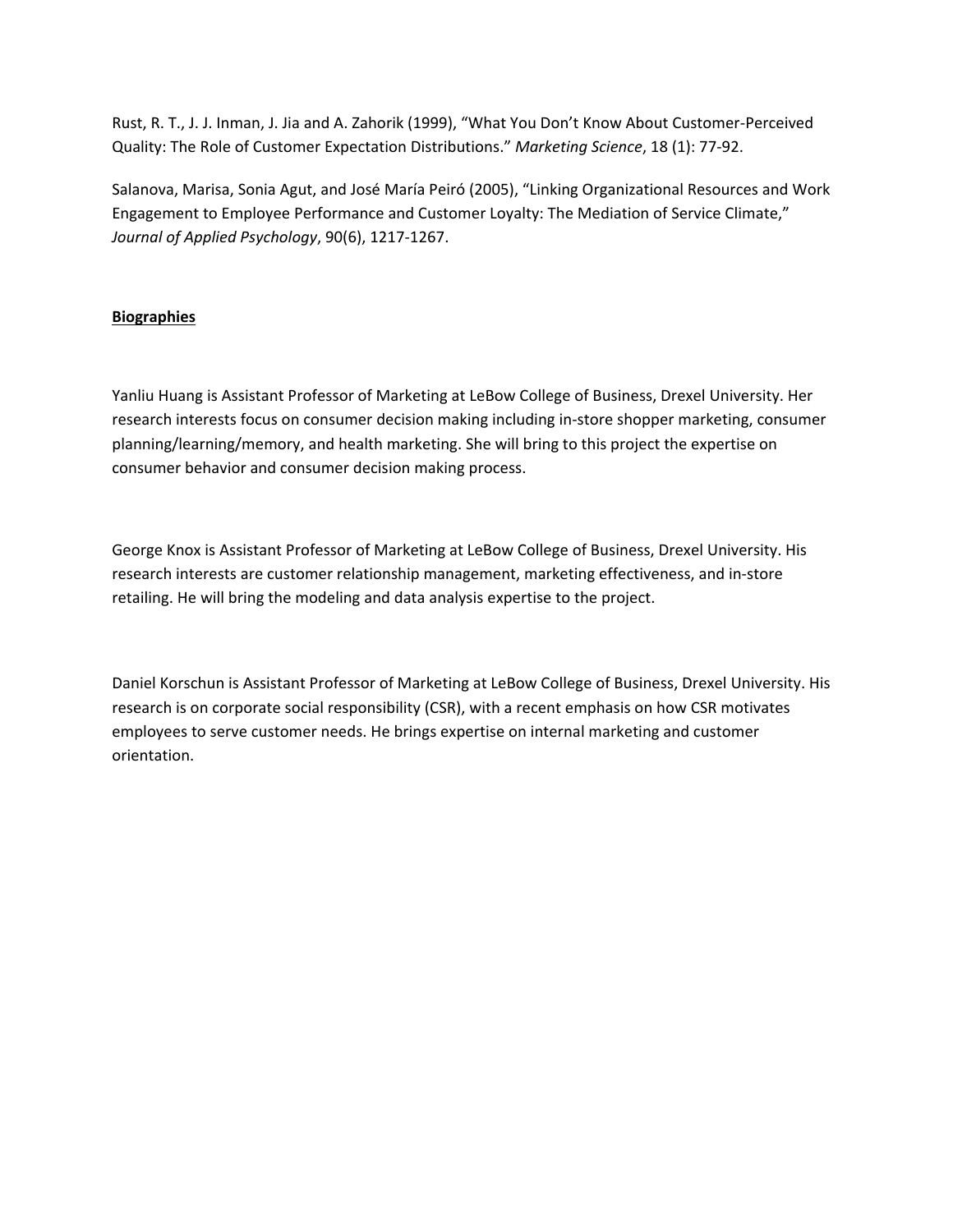